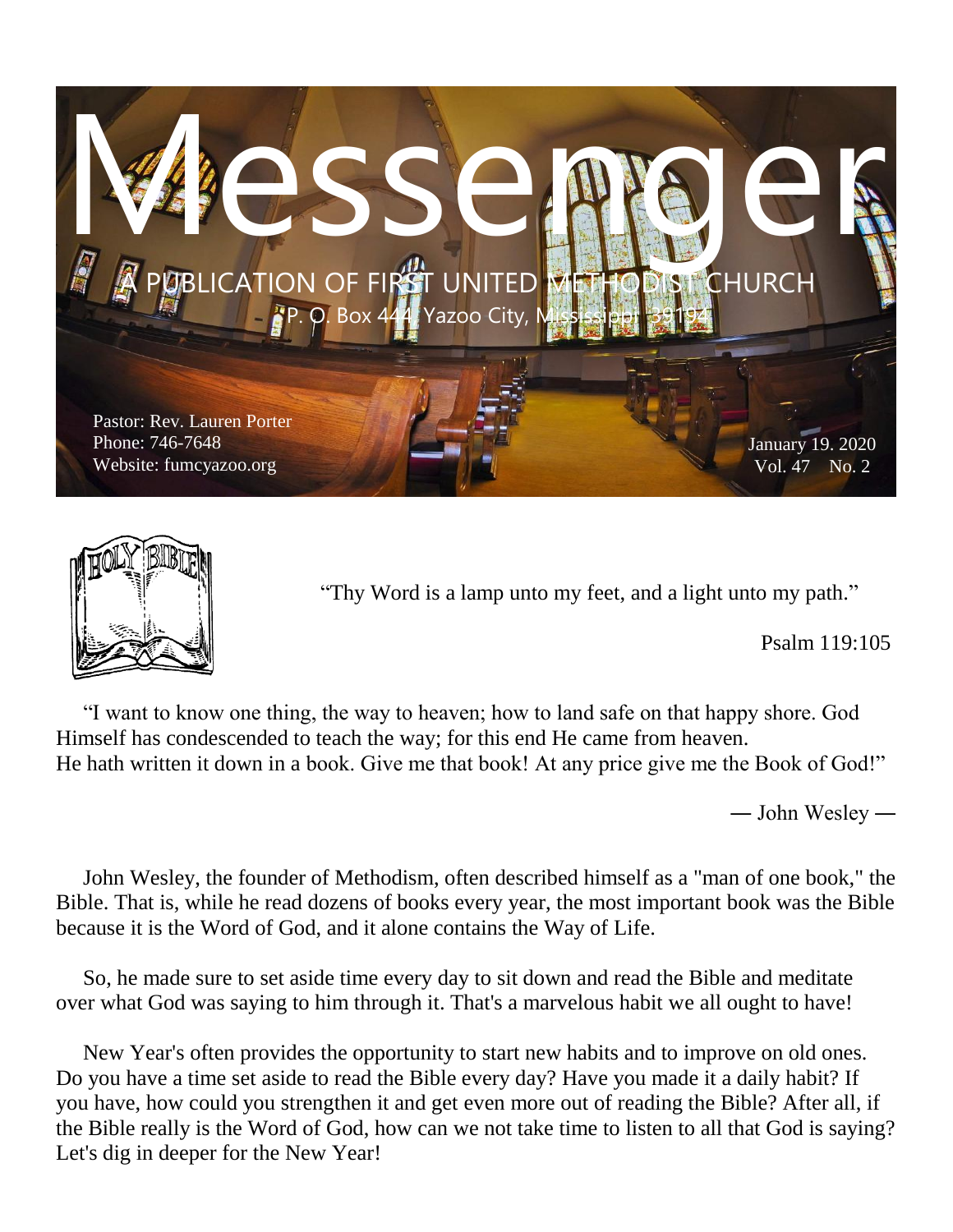

**SUNDAY, JANUARY 19** 9:00 a.m. Come AZ U R Service 9:50 a.m. Sunday School 11:00 a.m. Traditional Service 5:00 p.m. Planet 456 6:00 p.m. Adult Bible Study 6:00 p.m. Snack Supper 6:30 p.m. Youth **MONDAY, JANUARY 20** 9-12 noon Methodist Market CHURCH OFFICE CLOSED **TUESDAY, JANUARY 21** 6:00 p.m. Ladies Bible Study/Millie's **WEDNESDAY, JANUARY 22** 3-4:30 p.m. Confirmation Class 5:30 p.m. In the Hands of God/Prayer Meeting 6:00 p.m. Chancel Choir 6:00 p.m. Adult Bible Study 6:15 p.m. Youth Small Group **SATURDAY, JANUARY 25** 9-12 noon Methodist Market



- 19. Sherrill Ann Chaney
- 22. Janet Adams, Sam Smith
- 23. Barbara Parks

#### **ADULT BIBLE STUDY RESUMES**

 This week Adult Bible Studies which are led by Bro. Lauren will pick back up where they left off in December. They meet Sunday at 6 p.m. and Wednesday at 6 p.m. All are welcome to participate.



The Hiskidz Choir will be starting their Wednesday afternoon rehearsals SOON!!! Our fall season ended with a great performance at Christmas! Thank you to all who helped make it one of the BEST MUSICALS EVER!!

WE WILL BEGIN CHILDREN'S CHOIR (GRADES 1-6) ON WEDNESDAY, JANUARY 29. WE HOPE ALL OF OUR HISKIDZ CHOIR WILL BE BACK WITH US! LOOKING FORWARD TO THE NEXT FEW MONTHS TOGETHER!

# **Ministry Spotlight** Women's Kairos

 I will be leading the Women's Kairos Journey October 6-9, 2020 at the Central Mississippi Correctional Facility. Prior to the Journey, volunteers participate in five team meetings.

 All meetings are held on Saturday from 8:30-2:30 and the dates are as follows: August 29th, September 12, September 19, September 26, and October 3rd.

 The mission of Kairos is to share the Gospel and the love of Jesus Christ with incarcerated women.

 If you are interested in participating, please contact me at 571-4964 or [ahughes37@bellsouth.net.](mailto:ahughes37@bellsouth.net.)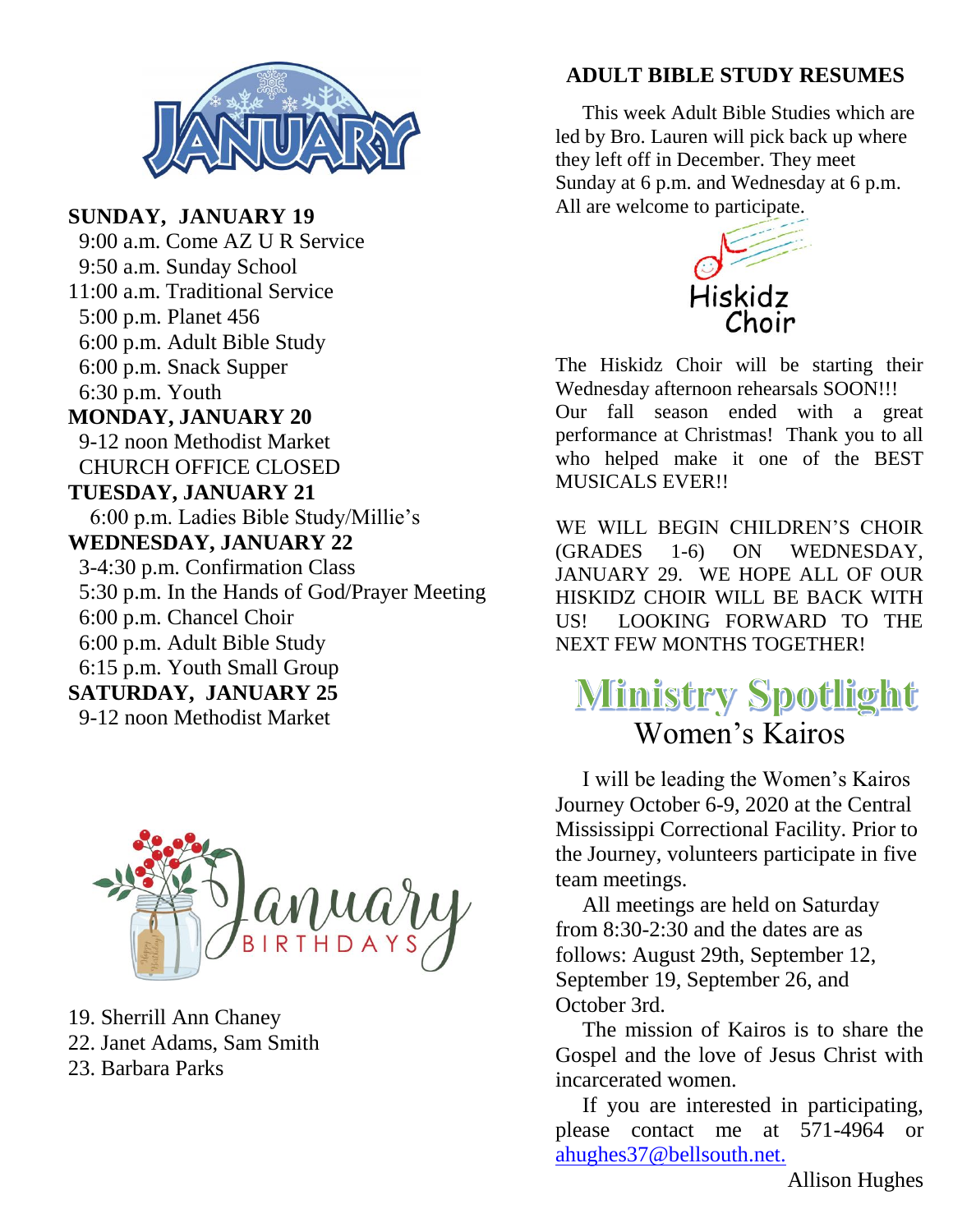Solid ound'

### **Solid Ground Youth**

 As we continue with our Fathom Series, *The Broken Kingdom*, the lesson this week is focused on the hope that we can find through our faith and trust in God. Even in the Biblical days, things were bad, but God sent prophets to offer the people an assurance of hope. We must remember that God is with us through all of life's trials and tribulations.

### **Sunday Night Youth**

 Last week we began a new Bible study called, *The Twelve Outlaws.* This study takes a closer look at Jesus' apostles. Why were these apostles "WANTED" by Christ? Last Sunday we talked about Simon Peter. Peter was bold, and he was faithful. However, Peter also allowed doubt and fear to creep in. Peter denied Christ and acted as if he didn't know Him. We talked about how we can relate to Peter in all of these ways, but just like with Peter, Jesus will not forsake us. He will be there when we call for Him. This Sunday night we will be studying about Andrew.

### **Wednesday Night Small Group**

 Wednesday night small group has picked back up. We will continue with the Study we began last week, *What Do You Allow to Define You?* This 6-week study will take us on a journey to understand who we are. The first two weeks we will begin with noting our attributes, the positive ones, as well as the negative ones. Each week we will dig a little deeper into who we are, how others see us, and how God sees us.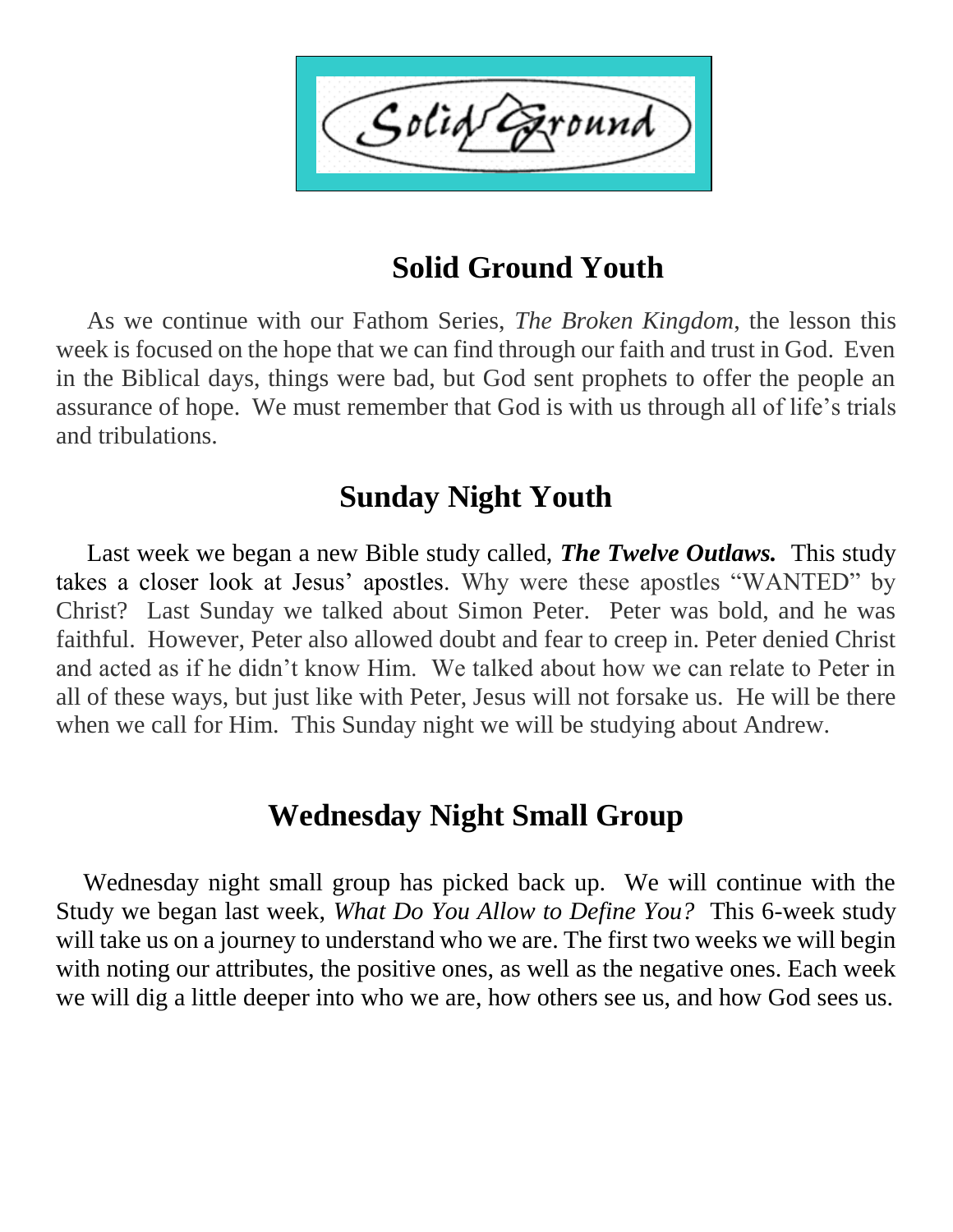



 "So, they went out and proclaimed that people should change their hearts and lives."

Mark 6:12

 During the month of January, we have been learning about the beginning of Jesus' ministry. This week we will be talking about the **F** calling of Levi, or Matthew. Jesus did something that was quite shocking. . . he asked a person who was despised by society to be one of his disciples. We will talk more about this on Sunday.

#### **Planet 456**

 In Planet 456 Bible study, we will have a quick summary review of last week's lesson and hopefully finish up with the *Overcomer* movie this week. We will begin with the first lesson of our new study, *Defined, Who God Says You Are*, next Sunday. This study is an 8-week Bible study guiding kids to find their identity in



Christ, based on selected passages from Ephesians. This study is by the Kendrick Brothers, the authors of the film *Overcomer*.

#### **Confirmation**

Confirmation Class



Confirmation classes for our  $6<sup>th</sup>$  graders started up this past Wednesday, January 15. We will continue to meet every Wednesday through February  $12<sup>th</sup>$ . We will meet at the church from  $3:00$  -4:30p.m.